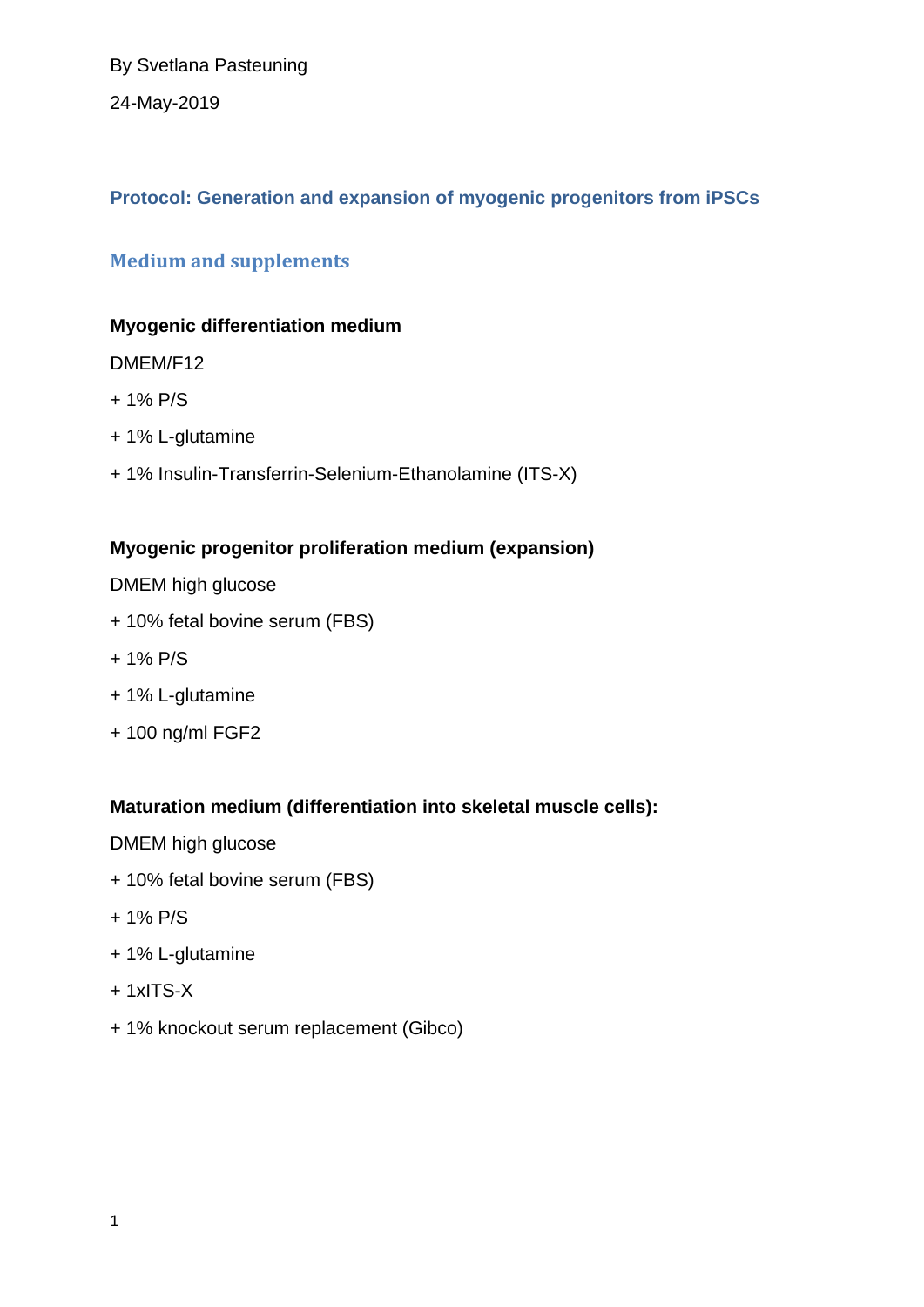24-May-2019

### **Supplements and small molecules:**

- CHIR99021 (Axon Medchem)
- FGF2 (Prepotech)
- Revitacell supplement (Gibco)
- ECM (Sigma-Aldrich, E6909)
- $\bullet$  1xITS-X
- 1% knockout serum replacement (Gibco)
- TrypLe reagent (Gibco)

### **FACS sorting:**

- anti-HNK-1-FITC (1:100, Aviva Systems Biology)
- anti-C-MET-APC (1:50, R&D Systems)
- Hoechst (33258, Life Technologies)

### **Generation and expansion procedure:**

Initiate myogenic differentiation after iPSC expansion by changing to myogenic differentiation medium supplemented with 3.5uM CHIR99021 for 5 days (CHIR treatment is toxic test different concentration and duration of treatment between 3-5 days); and then change to myogenic differentiation medium supplemented with 20 ng/ml FGF2 for 14 days. For the last 16 days, culture cells in myogenic differentiation medium only. Refresh medium daily.

**CHIR99021 is a critical step,** as too low concentration fail to yield myogenic cells, while to high concentration can be toxic. To determine the optimal concentration with CHIR, vary concentration and duration of treatment and score for confluency and PAX7 expression. Perform it for two independent lines.

Feeder-free: 4 days 3 µM CHIR99021 treatment on 0,6 mm sized iPSCs and stain for PAX7 (ab: DSHB, 1:100) after 35-day differentiation.

### **Purify progenitors of myogenic progenitors using FACS**

Wash cell once with PBS, incubate 5 min with TrypLe at 37C and gently detach with pipetboy. Filter the cell suspension through a 40 μM FACS strainer (Falcon) to remove cell aggregates. Centrifuge cells for 4 min at 1, 000 rpm and incubate with anti-HNK-1-FITC (1:100, Aviva Systems Biology) and anti-C-MET-APC (1:50, R&D Systems) antibodies for 30 min on ice in myogenic differentiation medium. Wash cells three times with ice-cold 1% BSA in PBS before FACS sorting. Add Hoechst (33258, Life Technologies) as a viability marker. Sort the c-MET<sup>+</sup>/Hoechst<sup>+</sup>/Hnk-1<sup>-</sup> fraction with a 100 μm nozzle and collect in ice-cold iPSC-myogenic progenitor